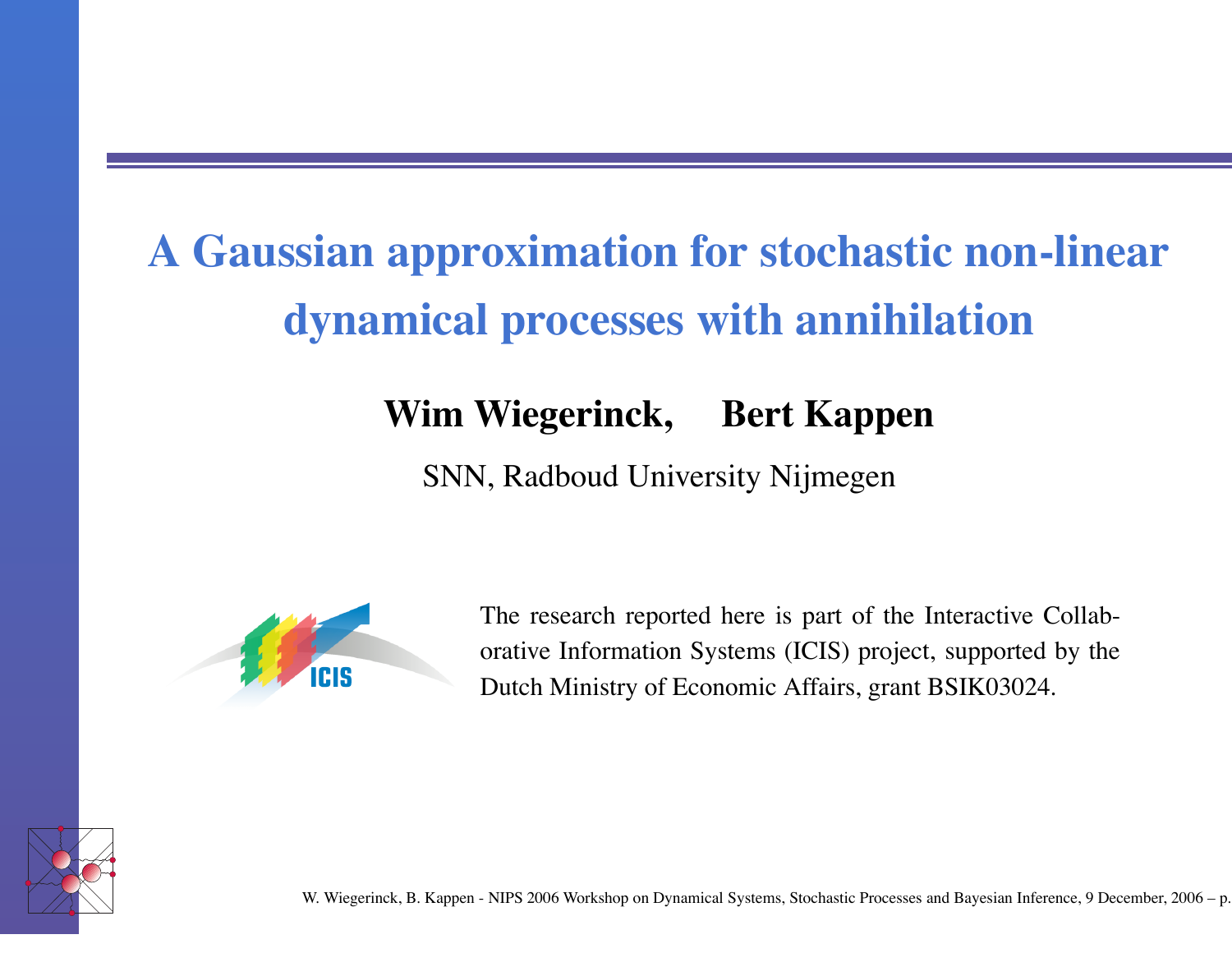#### **Contents**

- Moti vation: stochastic optimal control
- Stochastic process with annihilation
- Relation with Kalman smoothing
- Path integral formulation
- Mode (optimal path), fluctuations + partition function
- Discussion

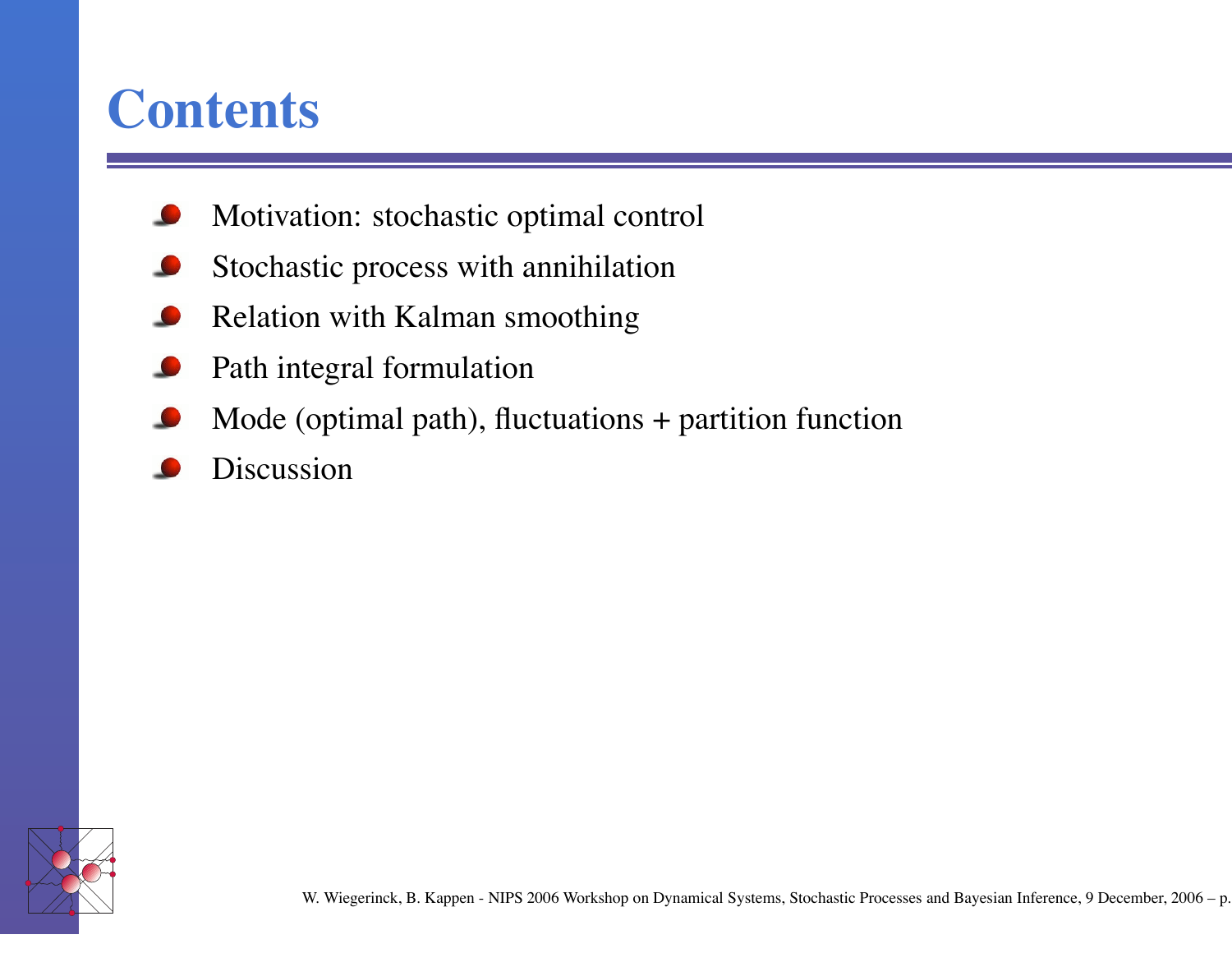### **Stochastic optimal control problem**

Consider a system with controlled stochastic dynamics

$$
dx = (b(x, t) + u)dt + d\xi \qquad d\xi \sim N(0, \nu dt)
$$

with control  $u$ .



Find the control  $u(.)$  that minimizes the *expected cost* to end-time t f

$$
C(x_0, t_0, u(.) =
$$
  

$$
\left\langle \int_{t_0}^{t_f} \frac{1}{2} u(x(t), t)^2 + V(x(t), t) dt \right\rangle
$$

- $u^2$  control costs
- $V:$  path costs



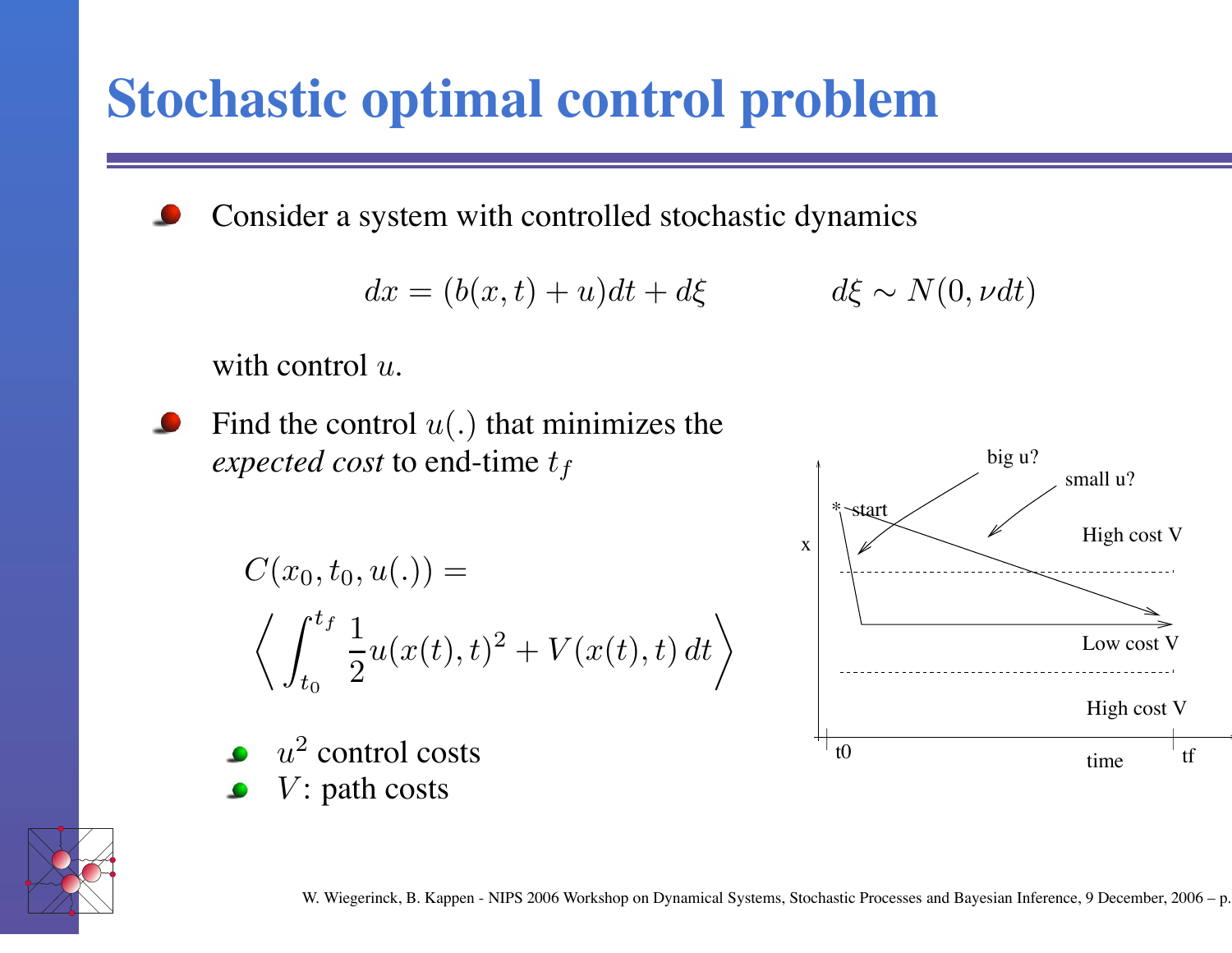#### **Hamilton-Jacobi-Bellman equation**



Optimal (expected) cost-to-go

$$
J(x,t) = \min_{u(.)} C(x,t,u(.)).
$$



J satis fies the HJB eqn.,

$$
-\partial_t J = \min_u \left( \frac{1}{2} u^2 + (b+u)\partial_x J + \frac{1}{2} \nu \partial_x^2 J + V \right)
$$

with end-condition  $J(x, t_f) = 0$ .



$$
u = -\partial_x J,
$$
  

$$
-\partial_t J = -\frac{1}{2}(\partial_x J)^2 + b\partial_x J + \frac{1}{2}\nu \partial_x^2 J + V
$$

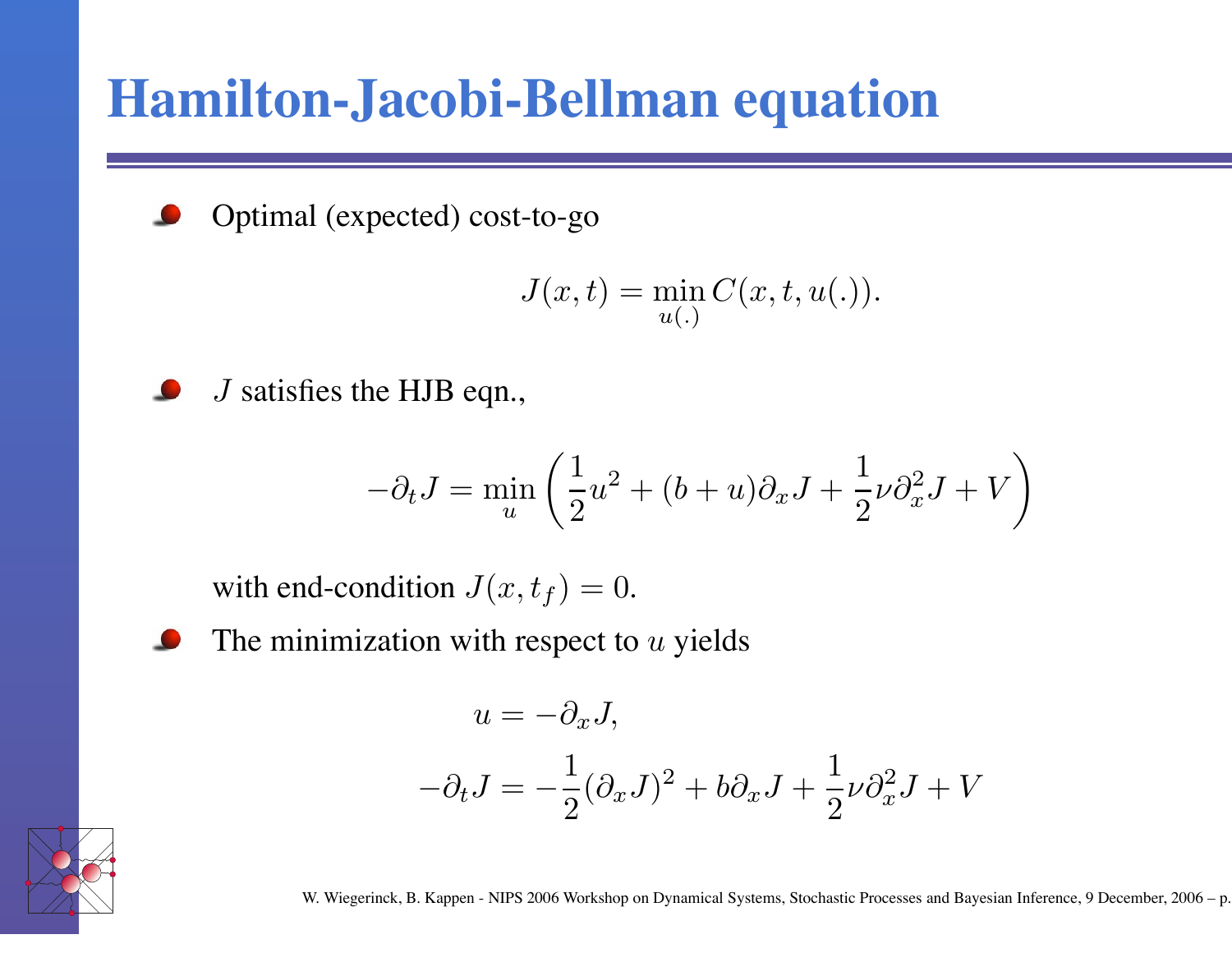#### **Log transformation and optimal control**

The non-linear PDE of  $J$  can transformed into a linear one by the log transform (W. Flemming, 1978, Kappen 2005). Set

$$
J(x,t) = -\nu \log Z(x,t)
$$

then the "partition function"  $Z$  can be written as

$$
Z(x,t) = \int dy \rho(y, t_f | x, t)
$$

in which  $\rho$  satisfies the linear pde

$$
\partial_{t'}\rho(x',t'|x,t) = -\partial_{x'}(b(x',t')\rho(x',t'|x,t)) + \frac{1}{2}\nu \partial_{x'}^2 \rho(x',t'|x,t) - \frac{V(x',t')}{\nu}\rho(x',t'|x,t).
$$



with begin condition  $\rho(x', t|x, t) = \delta(x' - x)$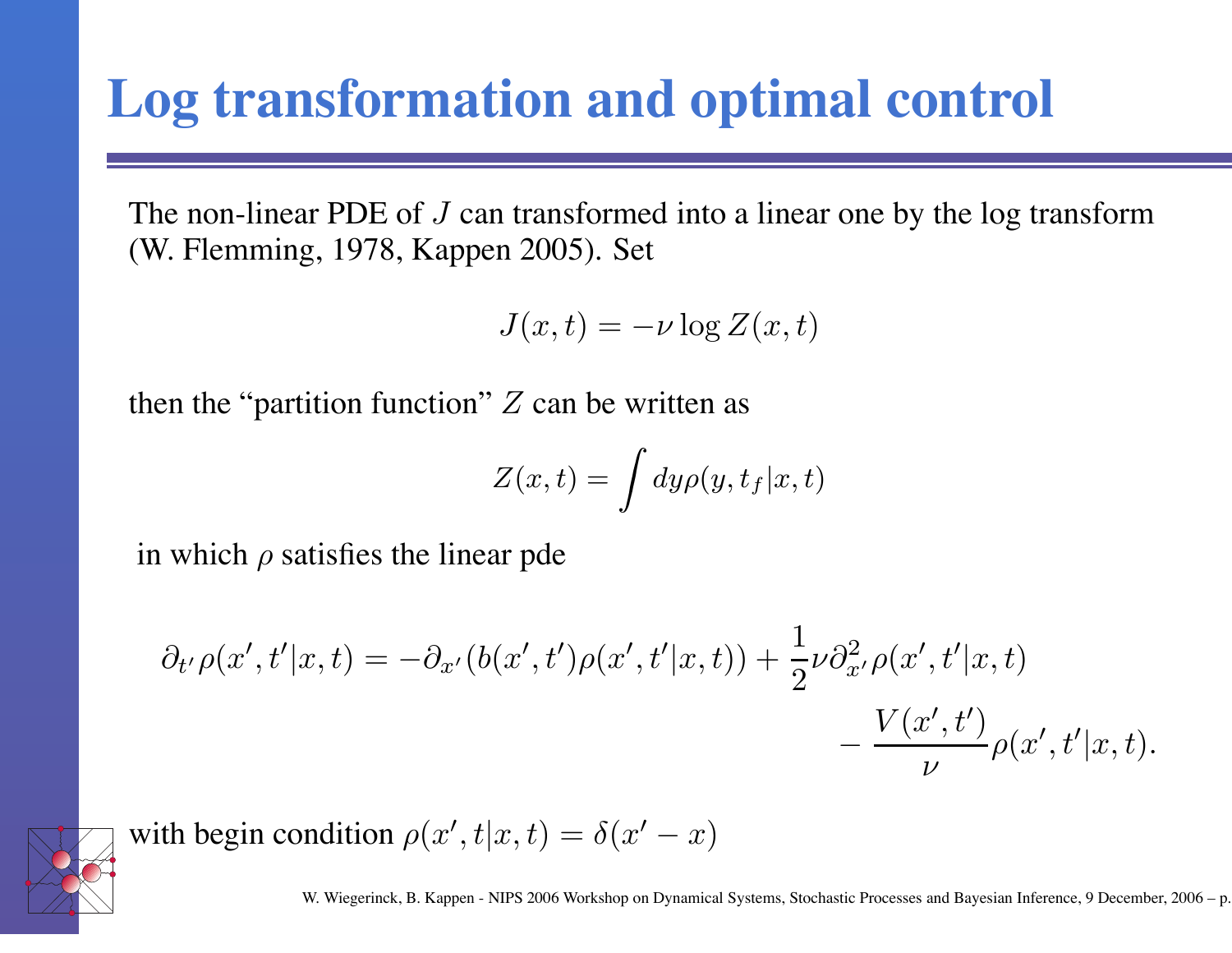#### **Fokker-Planck with decay**

Goal: compute  $\rho(x, t_f | x_0, t_0)$ , where

$$
\bullet \quad \rho(x',t_0|x,t_0)=\delta(x'-x)
$$

Evolution according to

$$
\partial_t \rho(x, t | x_0, t_0) = -\partial_x (b(x, t) \rho(x, t | x_0, t_0)) + \frac{1}{2} \nu \partial_x^2 \rho(x, t | x_0, t_0) - V(x, t) \rho(x, t | x_0, t_0).
$$

- $V = 0 \rightarrow$  reduces to the Fokker-Planck equation, modeling a process of drift and diffusion, due to the terms with  $b(x, t)$  and  $\nu$  respectively.
- The extra term with the potential  $V$  makes that "probability" is not  $\bullet$ conserved.

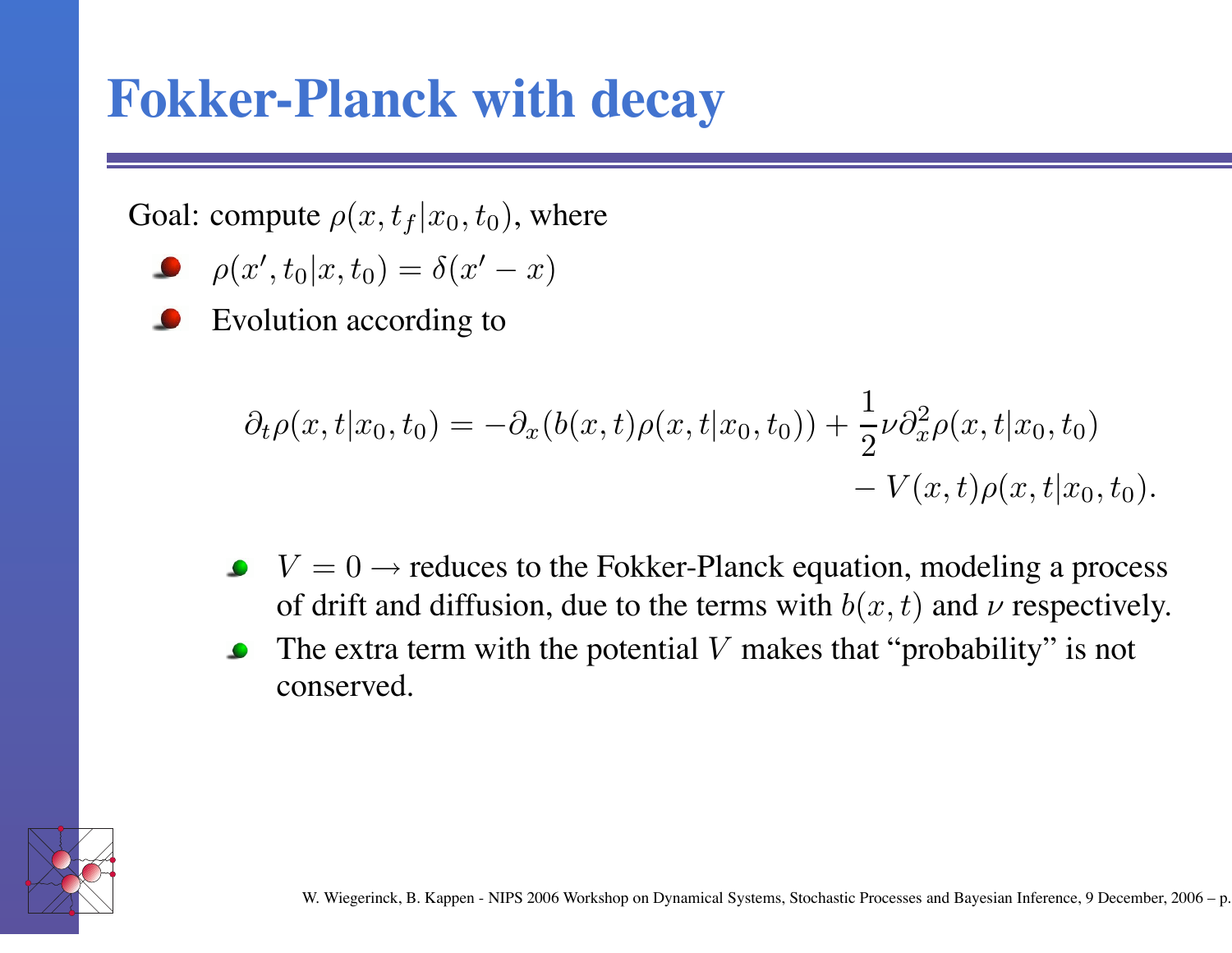# **A stochastic dynamical process with annihilation**

FP with decay describes the following stochastic proces with annihilation: particles start at  $x = x_0$  and evolve according

$$
dx = b(x, t)dt + d\xi \qquad d\xi \sim N(0, \nu dt)
$$

$$
x = x + dx, \quad \text{with probability } 1 - V(x, t)dt
$$

$$
x = annihilated \text{ with probability } V(x, t)dt
$$

Example:  $b = 0, V = \frac{1}{2}$  $rac{1}{2}x^2$ Red : annihilated Black: survived until  $t_f$ 





W. Wiegerinck, B. Kappen - NIPS 2006 Workshop on Dynamical Systems, Stochastic Processes and Bayesian Inference, 9 December, 2006 - p.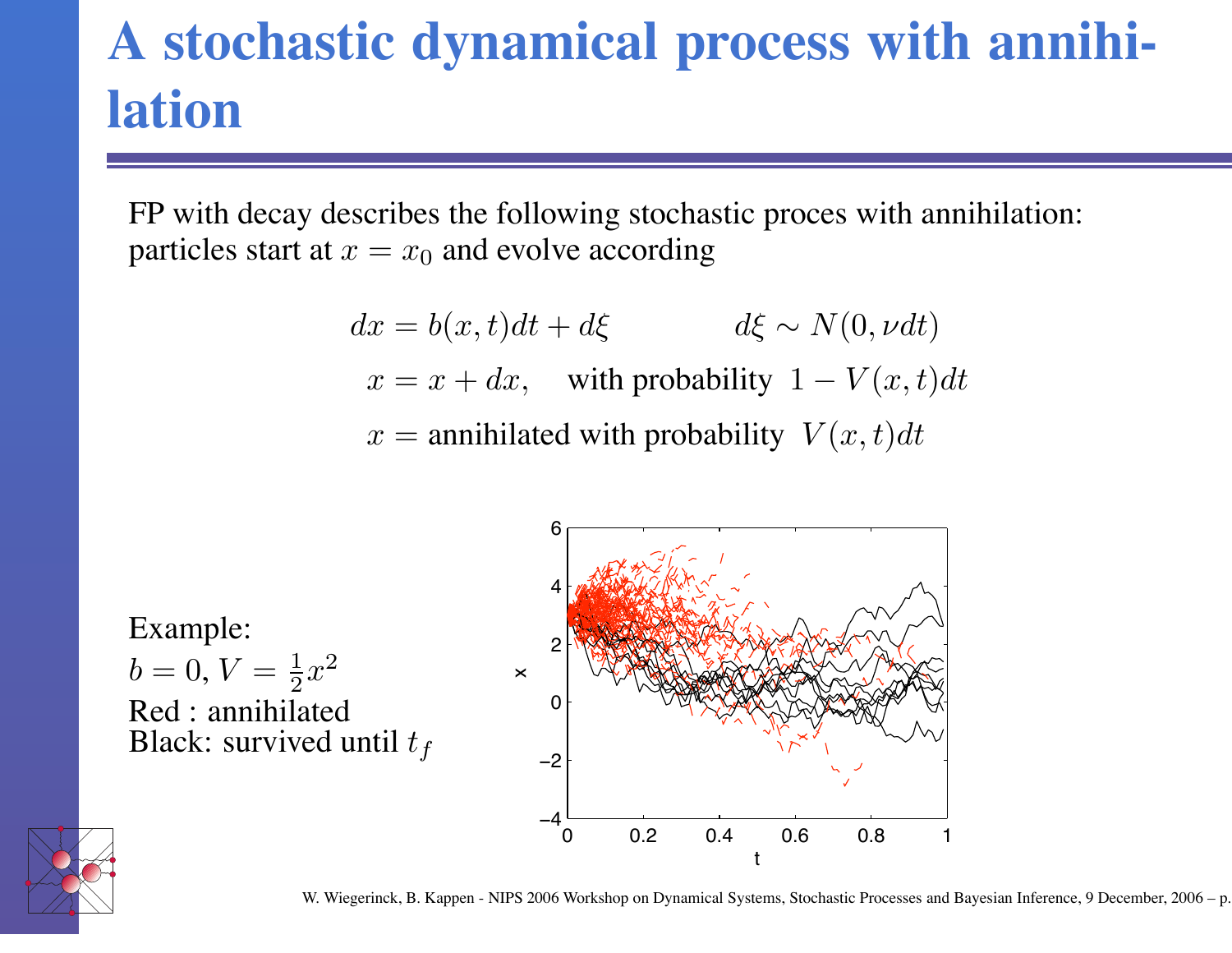# **Relation with discrete time Kalman smoothing**

Dynamical system equations

$$
x_{t+1} = x_t + b(x_t, t) + \epsilon \qquad \epsilon \sim N(0, \nu) \quad \text{System dynamics}
$$
  

$$
y_t = g(x_t) + \eta \qquad \text{Observations}
$$

Smoothing



*Rejection sampling*: sample from dynamics  $p(x_{t+1}|x_t)$ , reject samples at time t with probability  $1 - \exp(-V(x,t))$ 

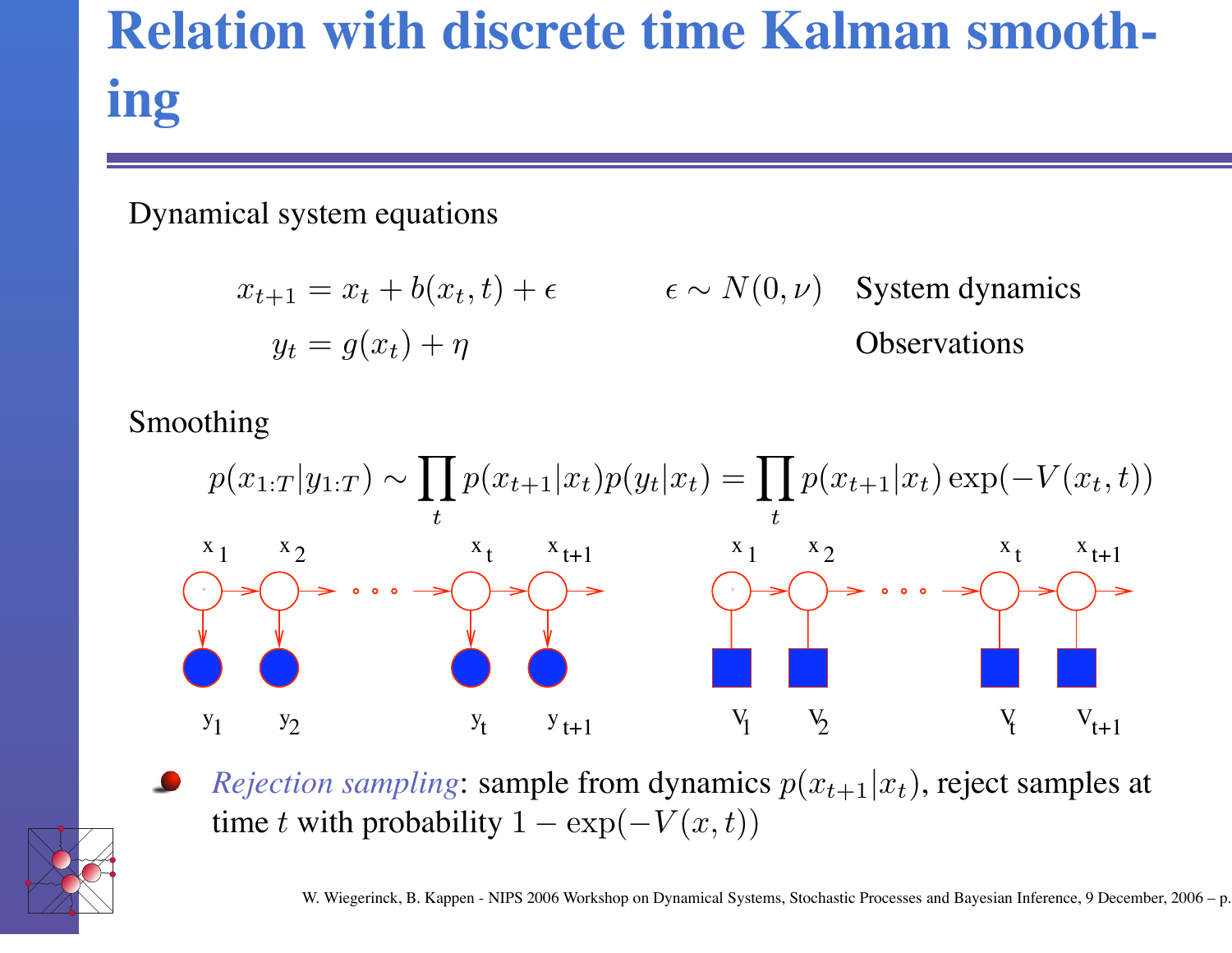#### **The transition density**

The transition density state  $x$  to  $y$  over an infinitesimal time step  $\Delta t$ 

$$
\rho(y, t + \Delta t | x, t) \propto
$$
  
exp $\left(-\left[\frac{(y - x - b(x, t)\Delta t)^2}{2\nu \Delta t} + V(x, t)\Delta t\right]\right)$ 

Over *n* infinitesimal time steps  $\Delta t$ 

$$
\rho(x_n, t_n | x_0, t_0) \propto
$$
\n
$$
\int \prod_{i=1}^{n-1} dx_i \exp\left(-\Delta t \sum_{i=0}^{n-1} \left[ \frac{1}{2\nu} \left( \frac{x_{i+1} - x_i}{\Delta t} - b(x_i, t_i) \right)^2 + V(x_{i+1}, t_{i+1}) \right] \right)
$$



W. Wiegerinck, B. Kappen - NIPS 2006 Workshop on Dynamical Systems, Stochastic Processes and Bayesian Inference, 9 December, 2006 - p.

x

t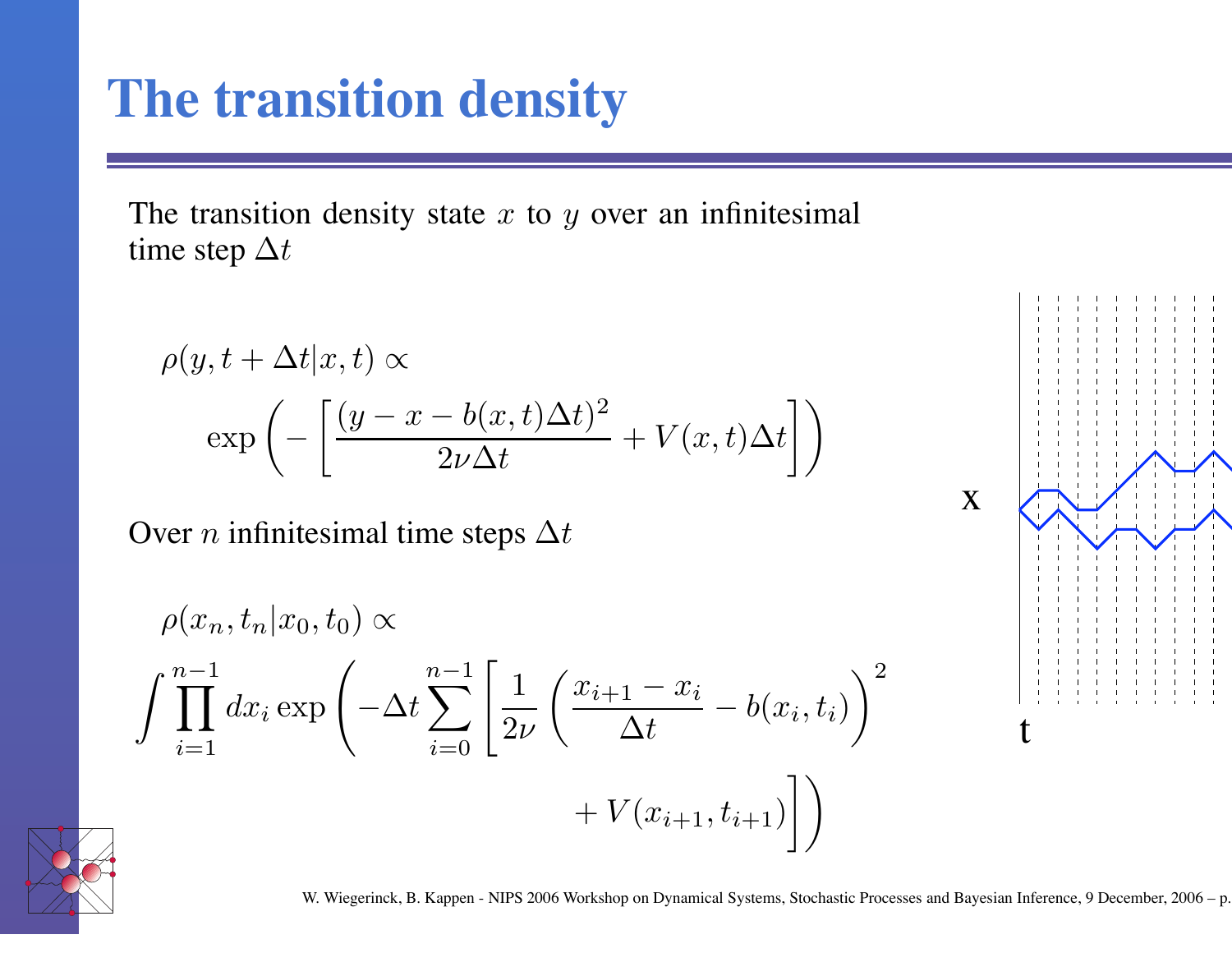#### **Path integral formulation**

In the limit:  $\Delta t \sum_{i=0}^{n-1}$  $i=0$   $\longrightarrow$  $\int_{a}^{t} f$ <sup>ttf</sup> d $\tau$ , and  $\int \prod_{i=1}^{n-1}$  $\sum_{i=1}^{n-1} dx_i$  becomes an integral over paths that start at x and end at y, denoted as  $\int [dx]$ .

$$
\rho(y, t_f | x_0, t_0) = \int [dx]_x^y \exp(-S[x])
$$

$$
S[x] = \int_{t_0}^{t_f} \left( \frac{(\dot{x}(\tau) - b(x(\tau), \tau))^2}{2\nu} + V(x(\tau), \tau) \right) d\tau
$$

$$
= \int_{t_0}^{t_f} L(x(\tau), \dot{x}(\tau), \tau) d\tau
$$

 $S$  is called the action, and  $L$  the Lagrangian.

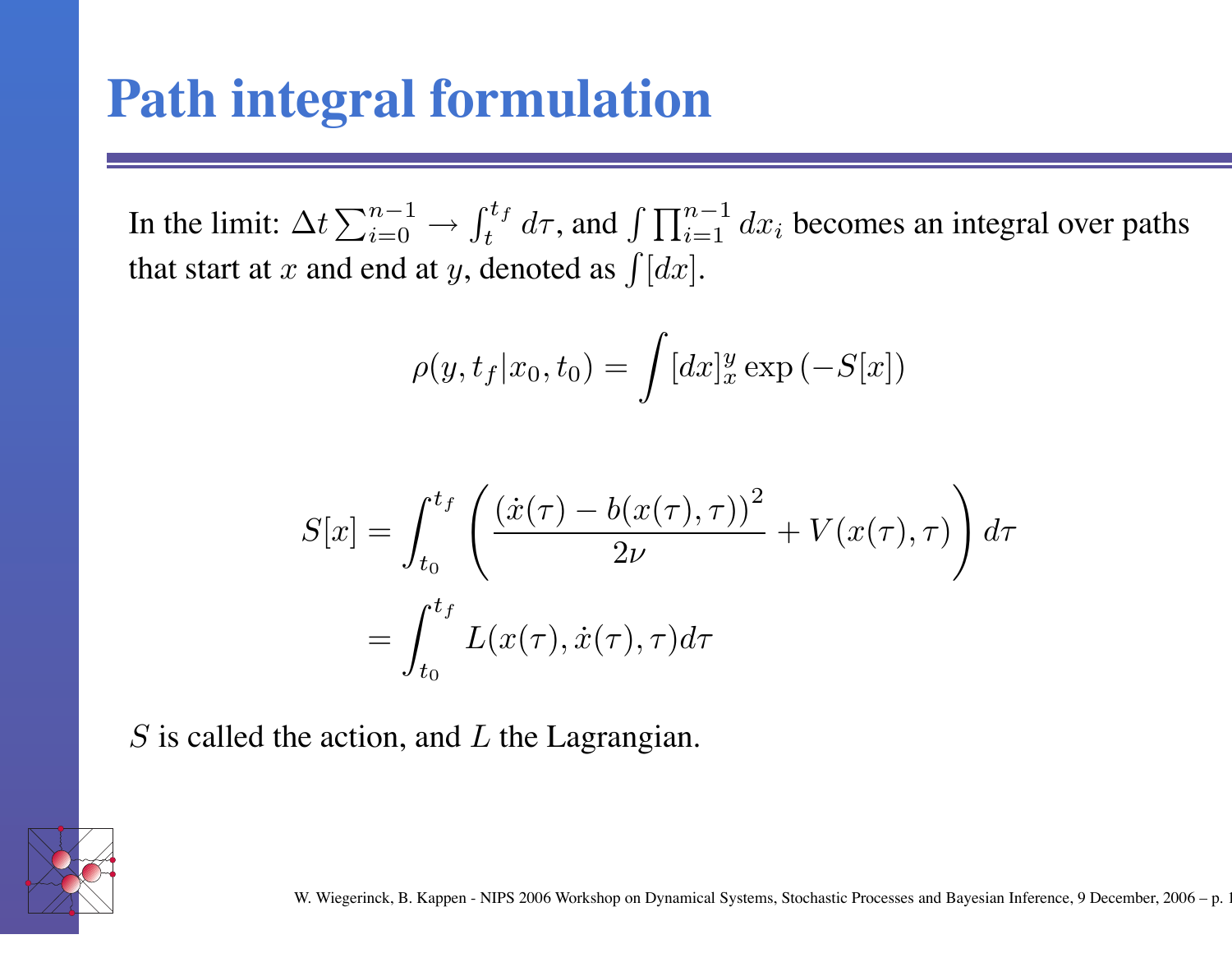#### **Euler-Lagrange equations**

The mode of the process. is the path  $x(t_0 \rightarrow t_f)$ , starting at given  $x_0$  and ending at arbitrary  $y$ , that minimizes the action  $S$ . We do this by applying variational calculus. De fining "momentum" as

$$
p(t) \equiv \partial_{\dot{x}} L(t, x, \dot{x})
$$

the optimal path satis fies the well-known Euler-Lagrange equations

$$
\frac{d}{dt} x = \dot{x}
$$

$$
\frac{d}{dt} p = \partial_x L
$$

with begin condition for  $x$  (from the problem formulation) and an end-condition an end condition for  $p$  (which followed from the variational computation),

$$
x(t_0) = x_0
$$
  

$$
p(t_f) = 0.
$$

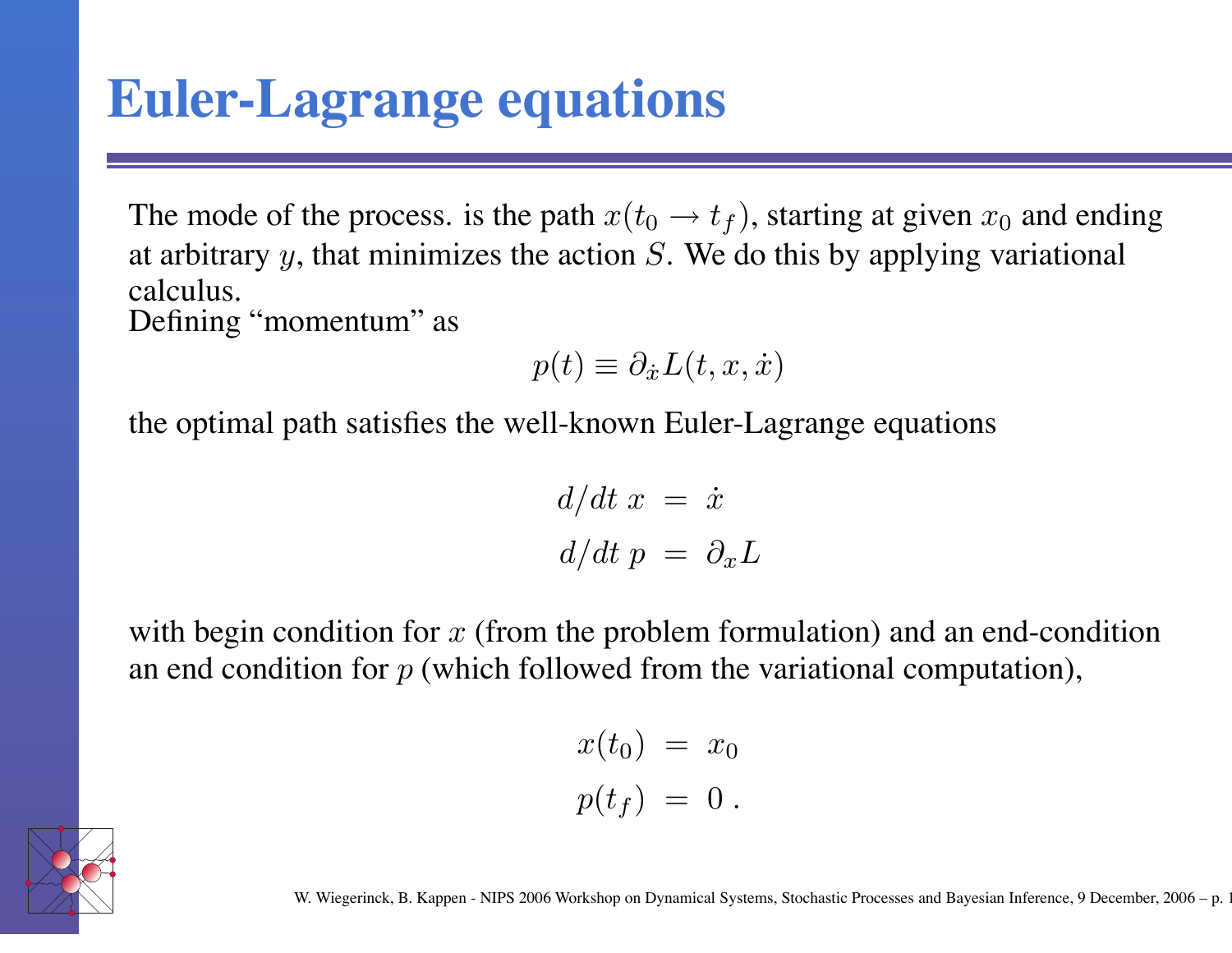#### **Euler-Lagrange equations**

In our problem, the Lagrangian is

$$
L(x, \dot{x}, t) = \frac{(\dot{x} - b(x, t))^{2}}{2\nu} + V(x, t)
$$

The "momentum"  $p(t) \equiv \partial_{\dot{x}} L(t, x, \dot{x}) = \nu^{-1}(\dot{x} - b(x, t))$ , then the E-L eqns

$$
\dot{x}(t) = b(x, t) + \nu p(t) \n\dot{p}(t) = \partial_x V
$$

Contribution of momentum proportional to noise: Thanks to the fluctuations the surviving particles avoided from running into regions of high annihilation rate and escaped to regions with lower annihilation rate.

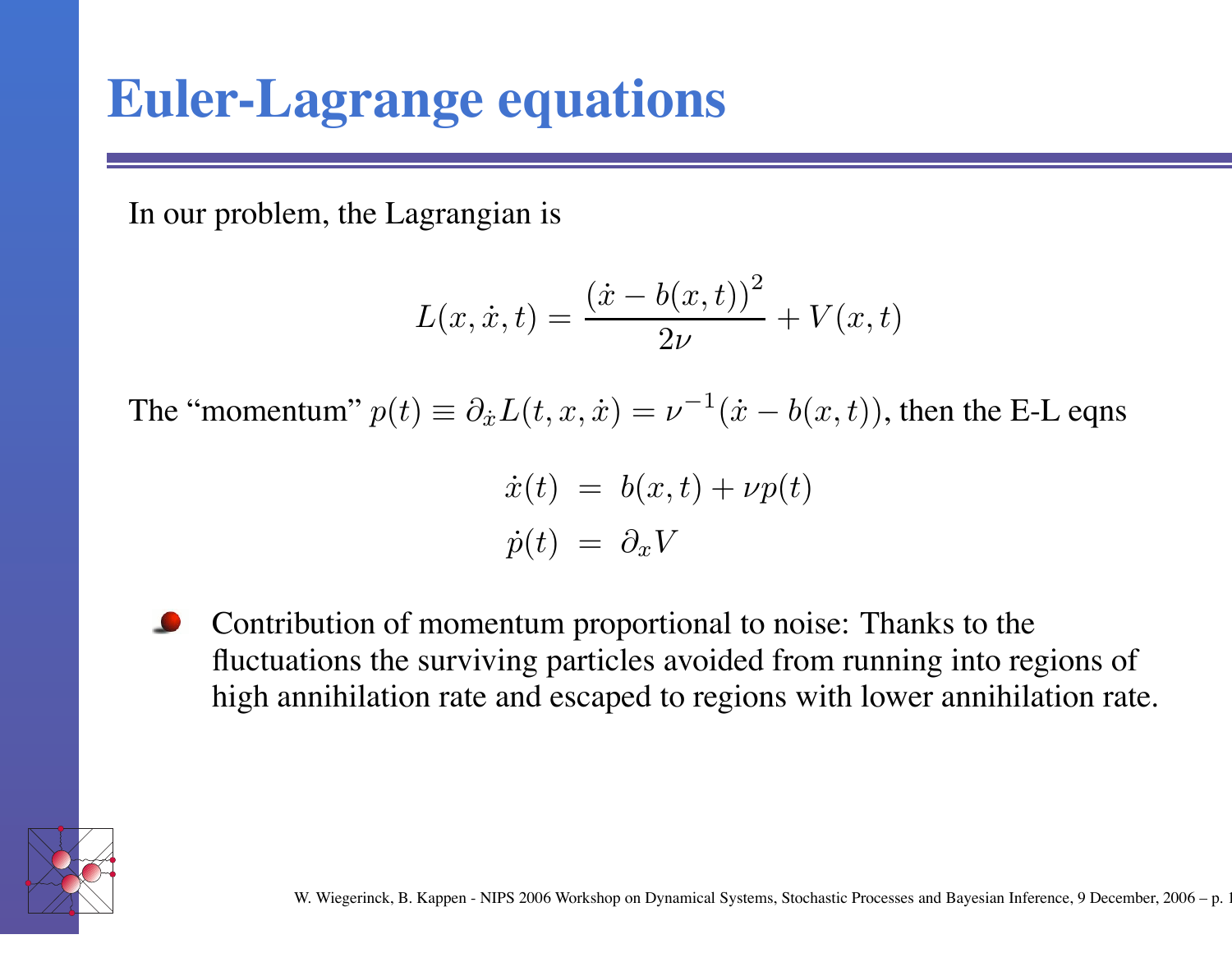# **A formal forward-backward algorithm**

Solution formally found by forward-backward algorithm:

- 1: // \*\* Forward pass \*\* //
- 2: **for all** initial momenta  $p_0$  **do**
- 3: prepare the system in  $(x(t_0) = x_0, p(t_0) = p_0)$
- 4: integrate forwards in time  $t_0 \rightarrow t_f$

5: if 
$$
p(t_f) = 0
$$
 then

$$
6: \qquad \text{keep } x_f = x(t_f)
$$

- 7: **end if**
- 8: **end fo r**
- 9: // \*\* Backward pass \*\* //
- 10: for all kept end states do
- 11: prepare the system in  $(x(t_f) = x_f; p(t_f) = 0)$
- 12: propagate backwards in time  $t_0 \leftarrow t_f$
- 13: **return**  $x_{opt}(t) = x(t)$

14: **end** for

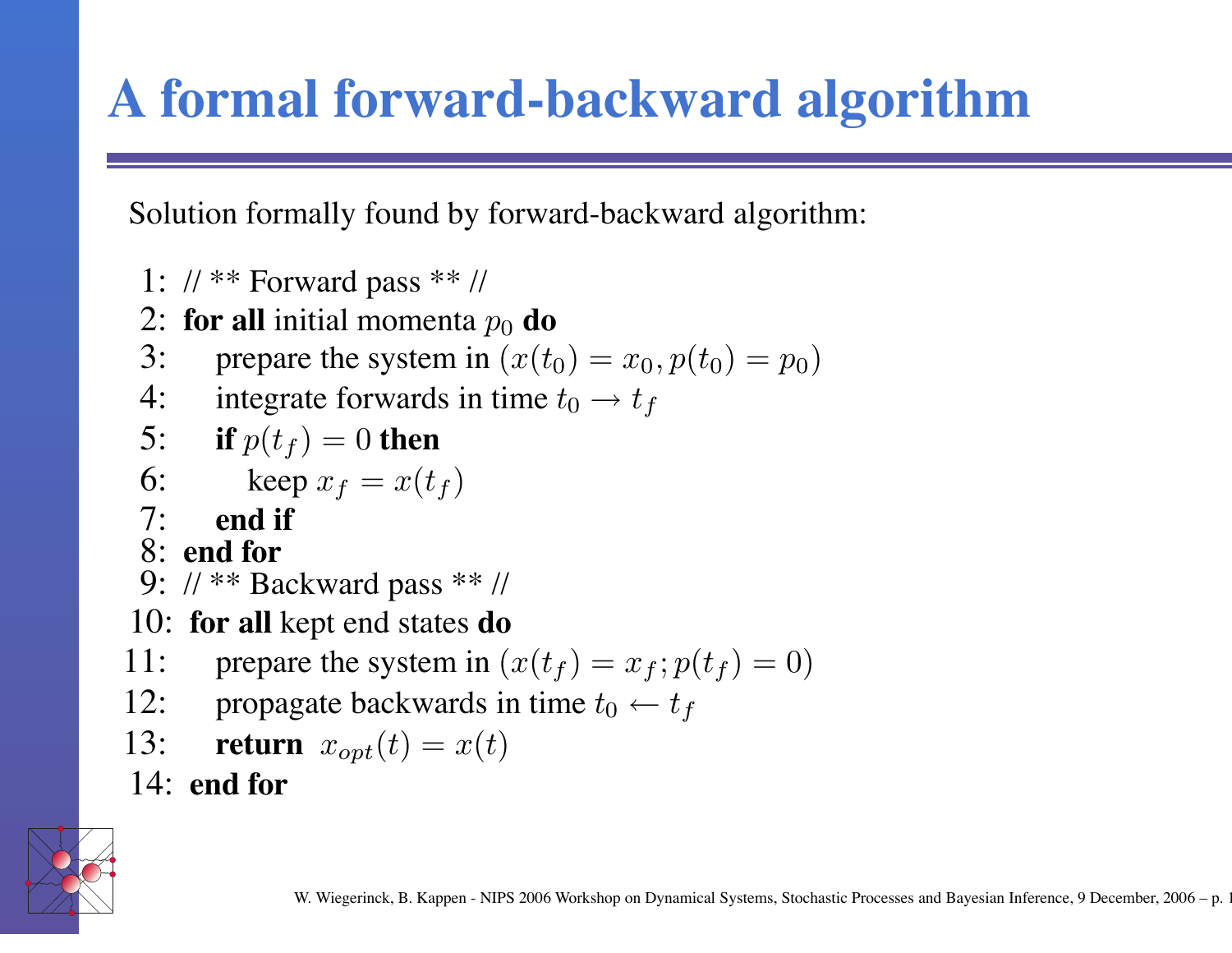#### **Numerical example**

We consider a system with  $V(x) = \frac{1}{2}$  $\frac{1}{2}\alpha x^2$  and  $b(x,t) = 0$ . The optimal path can be computed,  $x(t) = \frac{\cosh((\alpha \nu)^{1/2}(t_f-t))}{\cosh((\alpha \nu)^{1/2}(t_f))}$  $\frac{\cosh((\alpha\nu)^{1/2}(t_f))}{\cosh((\alpha\nu)^{1/2}(t_f))}x_0$ 



optimal paths starting at different initial points  $x_0$  with  $\alpha \nu = 1$  (left) and  $\alpha \nu = 5$ (right).

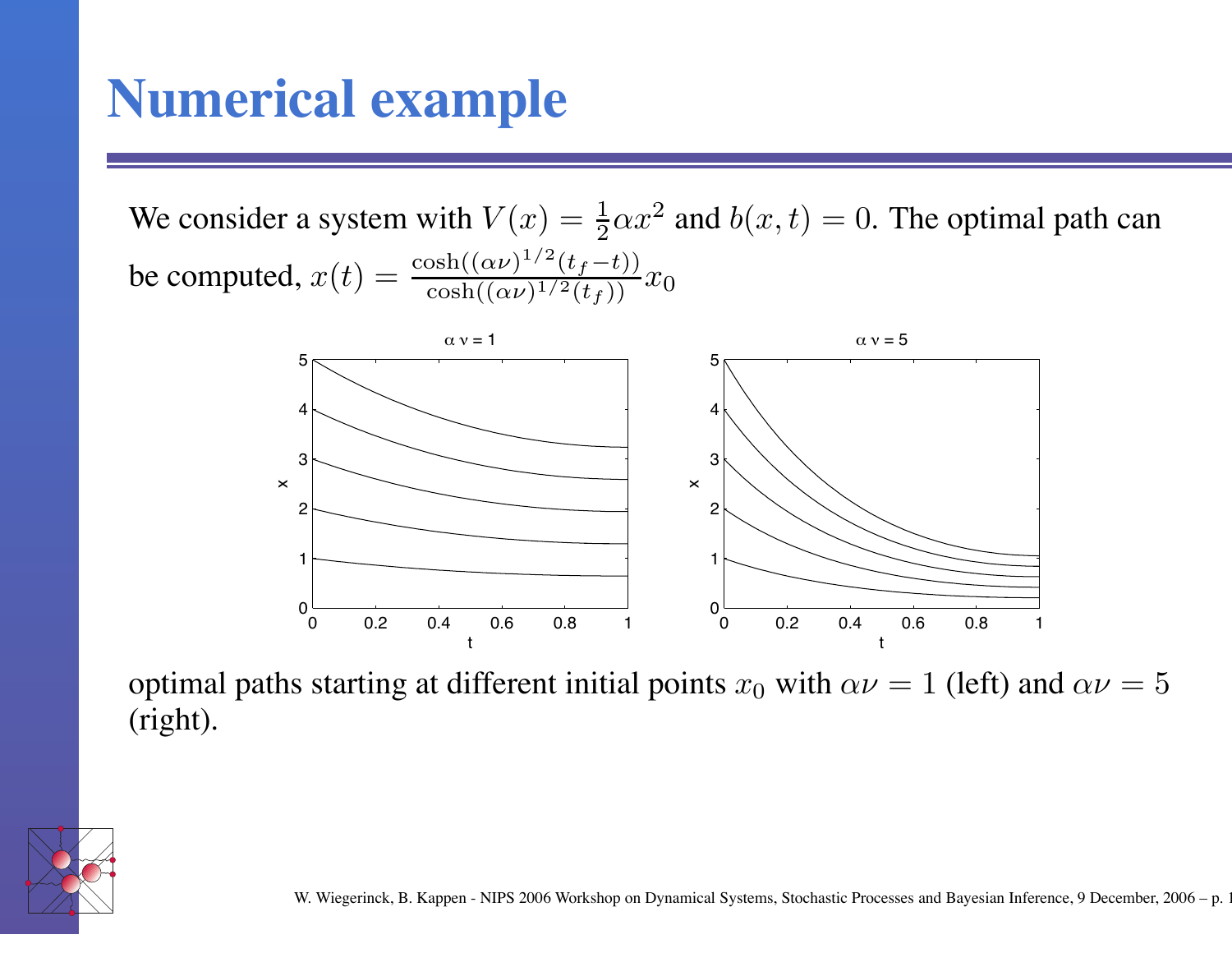# **Relation** with classical mechanics  $(b = 0)$

| Stochastic system                                                                                               | <b>Classical mechanics</b>                                                                                                          |
|-----------------------------------------------------------------------------------------------------------------|-------------------------------------------------------------------------------------------------------------------------------------|
| $p = \nu^{-1} \dot{x}$                                                                                          | $p = m\dot{x}$                                                                                                                      |
| $L=\frac{\nu p^2}{2}+V$                                                                                         | $L=\frac{p^2}{2m}-V$                                                                                                                |
| $d/dt$ $p = \partial_x V$                                                                                       | $d/dt p = -\partial_x V$                                                                                                            |
| $x(t_0) = x_0; \ \ p(t_f) = 0$                                                                                  | $x(t_0) = x_0$ ; $p(t_0) = p_0$ (e.g.0)                                                                                             |
| $H = \frac{\nu p^2}{2} - V$                                                                                     | $H = \frac{p^2}{2m} + V$                                                                                                            |
| Typically, start with large $V$ and<br>large $p$ in direction of min $V$ .<br>End with small $V$ and zero $p$ . | Typically, particles start with large<br>V and zero $p$ .<br>They end with smaller $V$ and larger<br>$p$ , or large V and small $p$ |

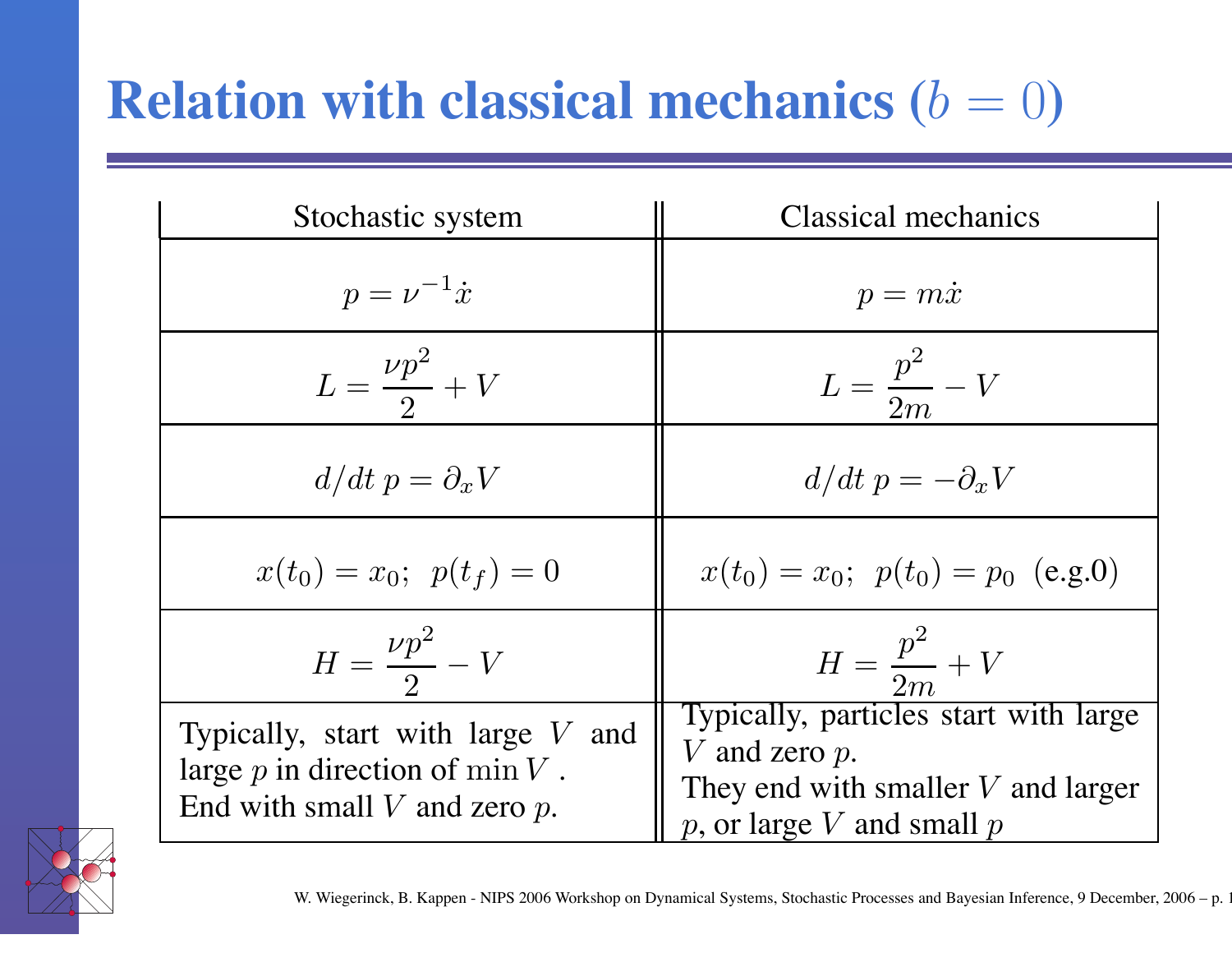# **Size of fluctuations: linear noise approximation**

- Fluctuations dominate in short time scale ( $d\xi \propto$ √  $dt)$
- Drift and annihilation dominate in long time scale ( $\propto dt$ )
- Drift + state dependent annihilation  $\rightarrow$  effective drift described by optimal path + state independent annihilation

$$
dx = (b + \nu p)dt + \nu d\xi \equiv \beta(x, t)dt + d\xi
$$
\n(1)

Dynamics of fluctuations  $\sigma^2(t)$  around mode follows from ( 1 )

$$
\partial_t \sigma^2(t) = 2 \partial_x \beta(x, t) \sigma^2(t) + \nu
$$



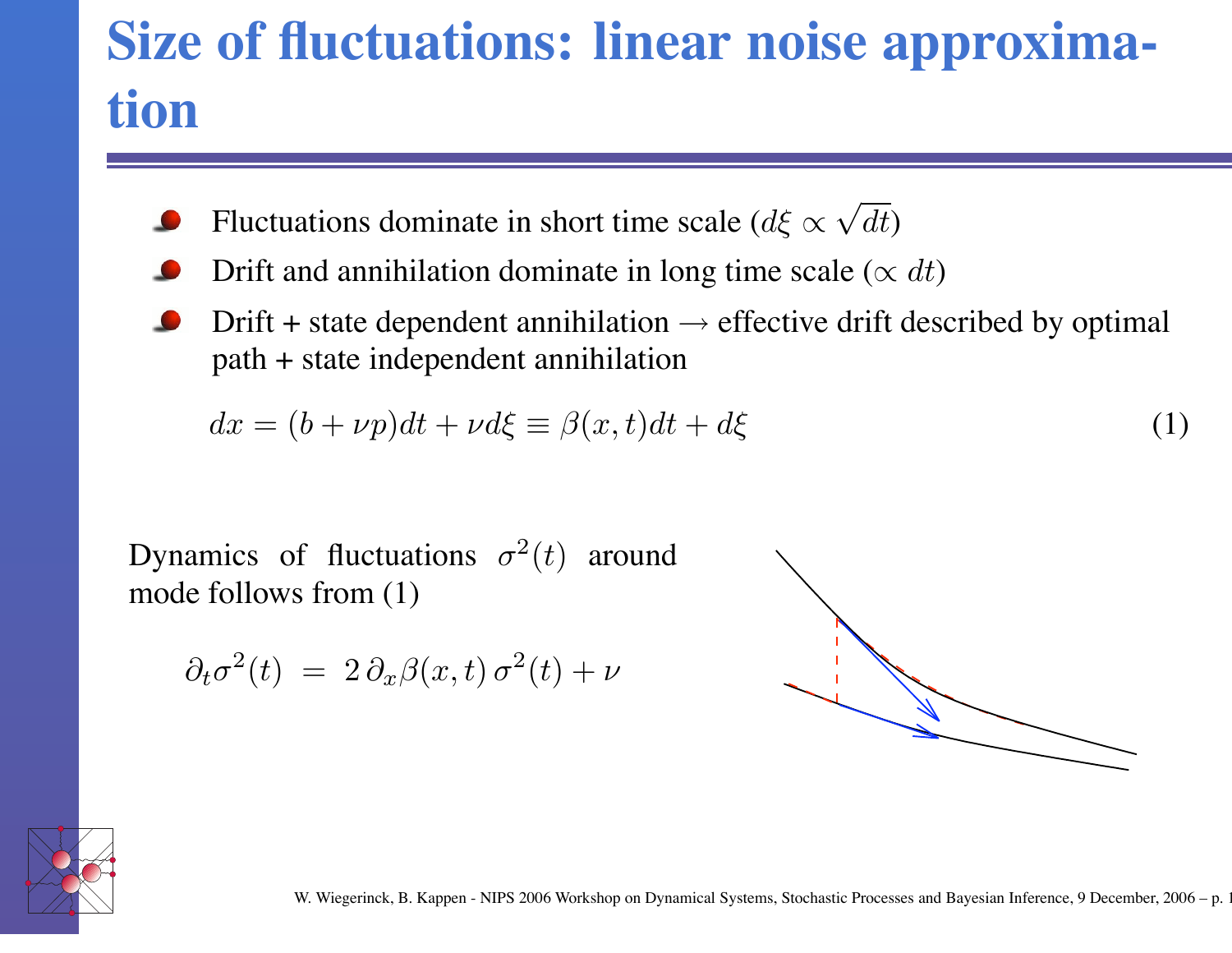#### **Numerical example**



 $b = 0, V(x) = \frac{1}{2}$  $\frac{1}{2}\alpha x^2$ . Optimal paths starting at different initial points  $x_0$  with  $\alpha \nu = 1$  (left) and  $\alpha \nu = 5$  (right). Bottom: optimal paths (fat lines) starting at  $x_0 = 3$ , plus indications of esitmated noise  $\sigma(t)$  (fat dashed) and some random paths, with  $\nu = 1$  (left) and  $\nu = 5$  (right).  $\alpha = 1$  in both cases. Note: The simulations with  $\nu = 1$  started with 500 particles. The one with  $\nu = 5$  started with 200 particles.

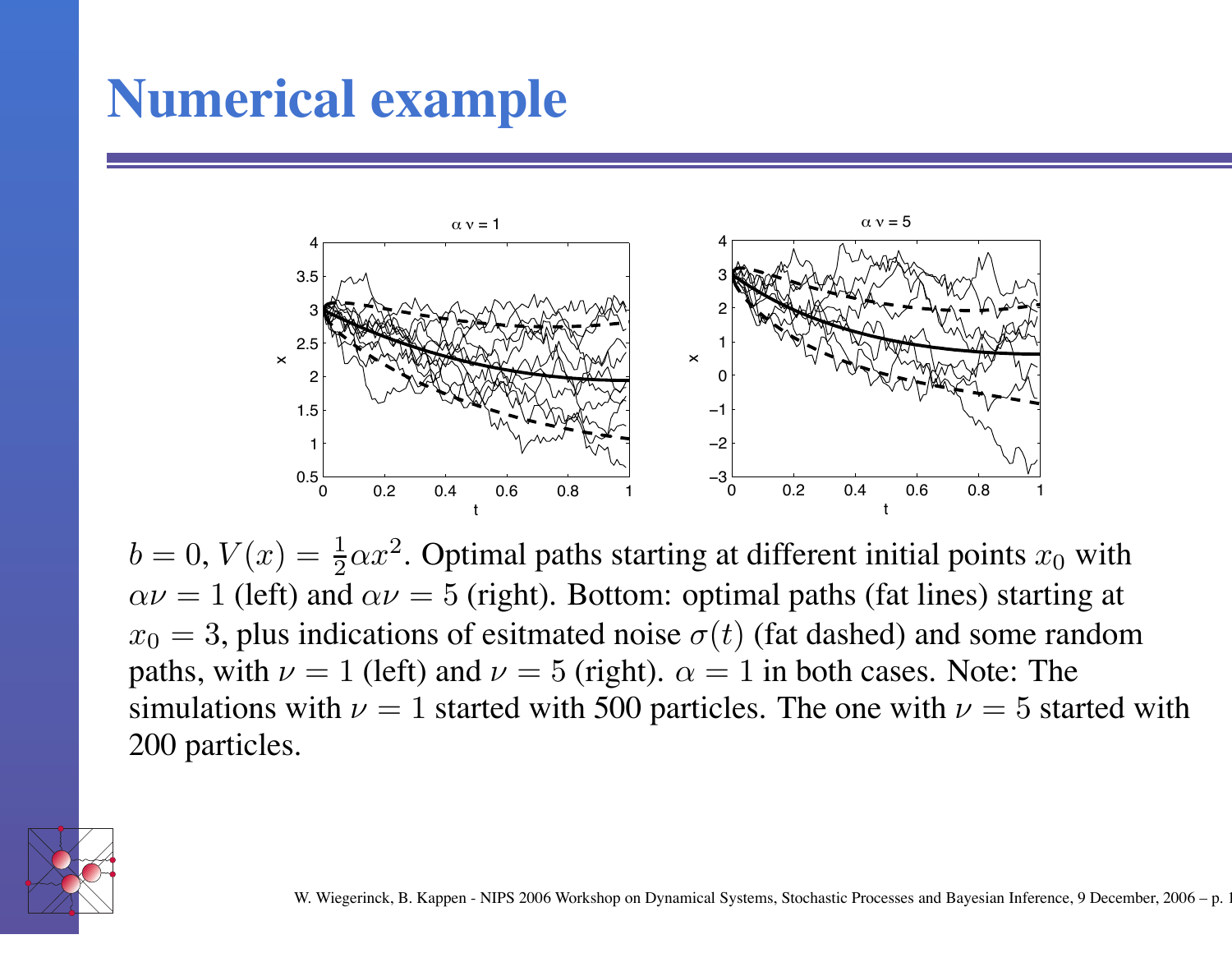#### **Partition function**

Normalization constant = fraction of particles that survive the process Approximation

effective decay rate: fraction of particles that fluctuate towards path  $\times$ fraction of particles that survi v e decay along optimal path

$$
V^{\text{path}}(x,t) = \frac{(\beta(x,t) - b(x,t))^2}{2\nu} + V(x,t),
$$



$$
V^{\text{path, corrected}}(x,t) = \left\langle \frac{(\beta(x,t) - b(x,t))^2}{2\nu} + V(x,t) \right\rangle_{[x_{\text{opt}},\sigma^2]}
$$



.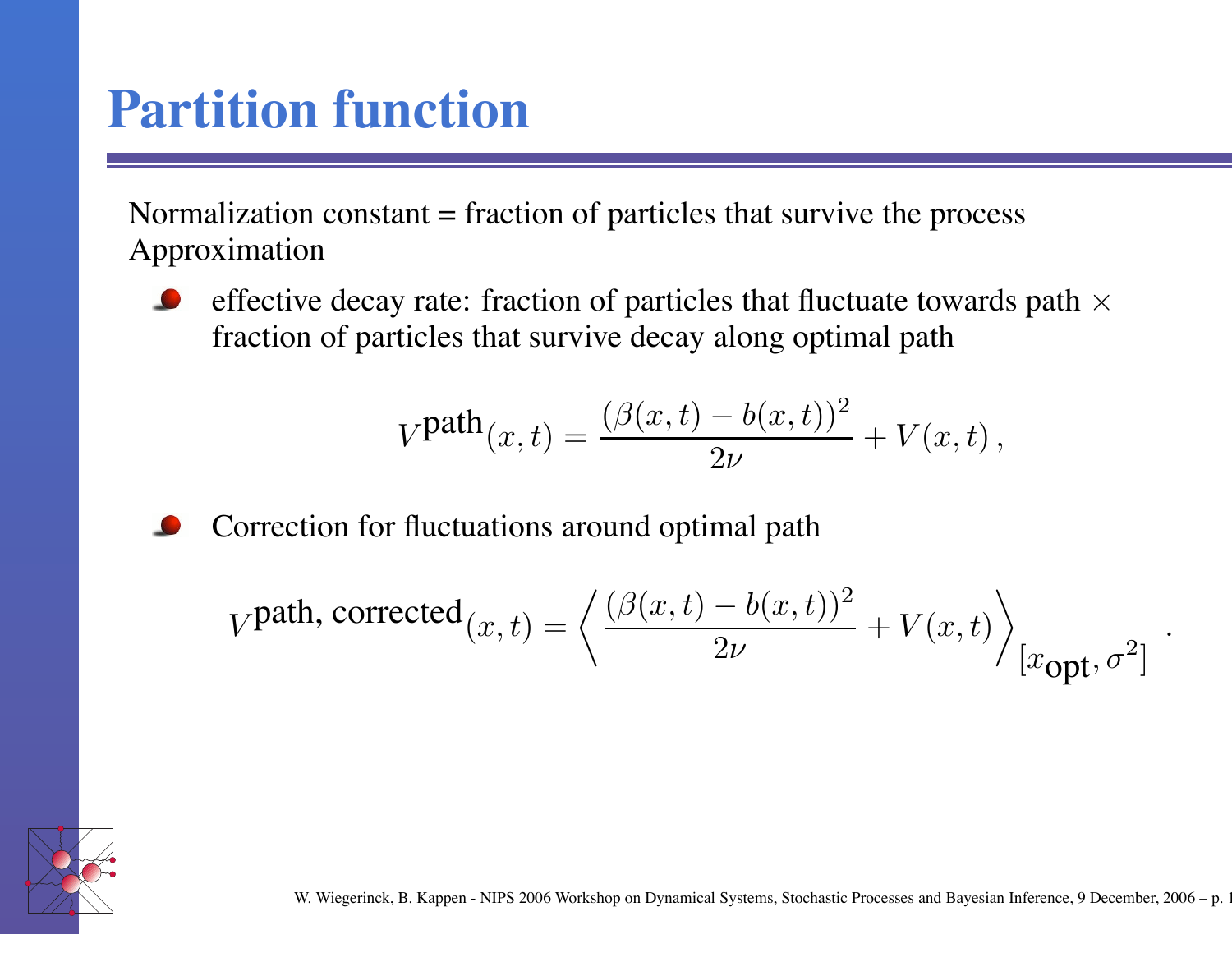## **Partition function: numerical result**



Estimate of the partition function (i.e. fraction of surviving particles) Z based on the mode (dashed) and with Gaussian corrections (drawn) as function of the noise  $\nu$ . All processes started at  $x = 3$ . Estimates are compared with results of stochastic simulations, each starting with 100000 particles (stars).

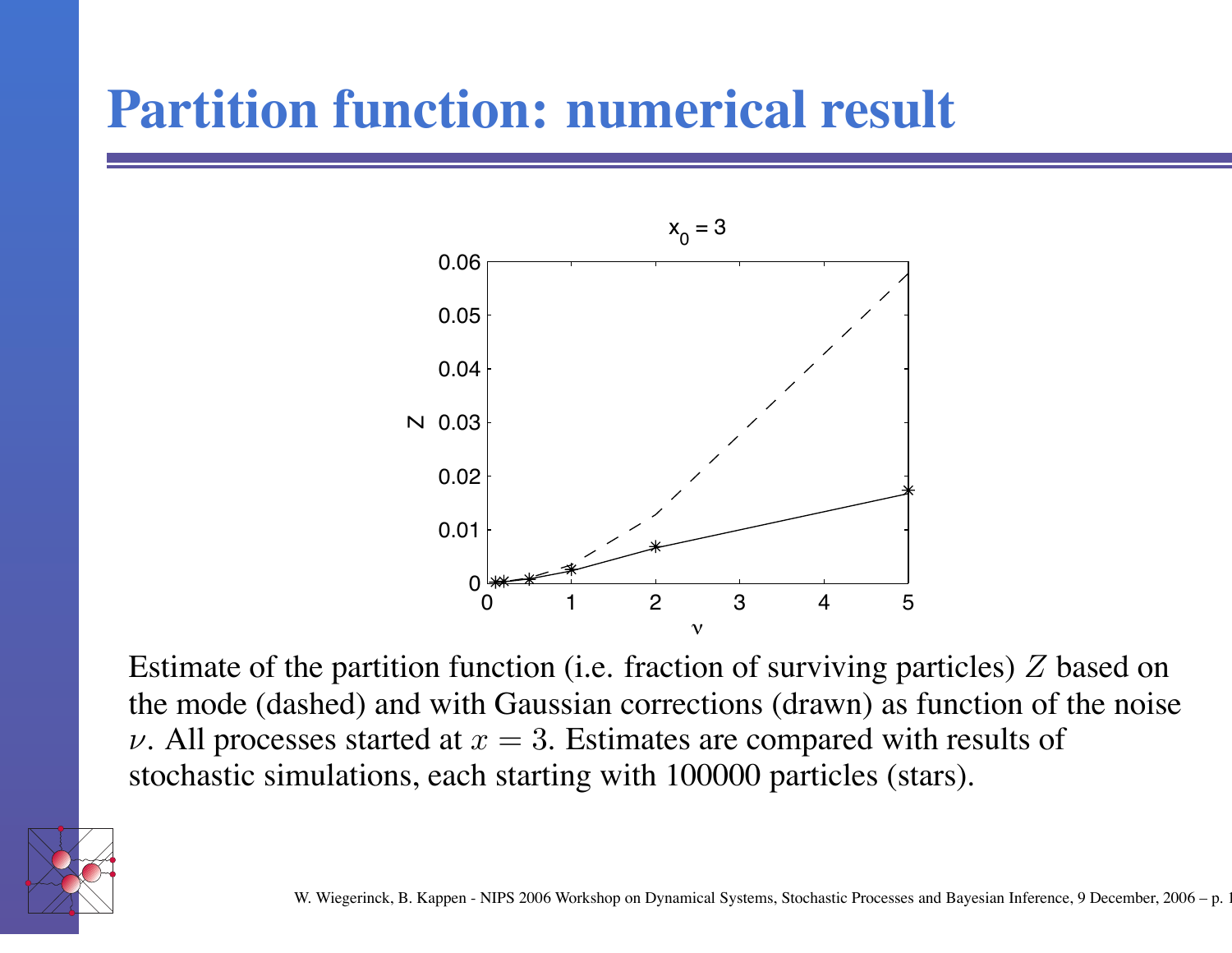### **Summary**

- Stochastic diffusion with annihilation
- Rele vant for:
	- Stochastic optimal control  $\bullet$
	- Continuous-time Kalman smoothing (?)  $\bullet$
- Path integral formalism
	- Gaussian approximation,  $\bullet$
	- mode: optimal path, Euler Lagrange equations  $\bullet$
	- fluctuations
	- partition function  $\bullet$
- Numerical result for zero drift and quadratic potential